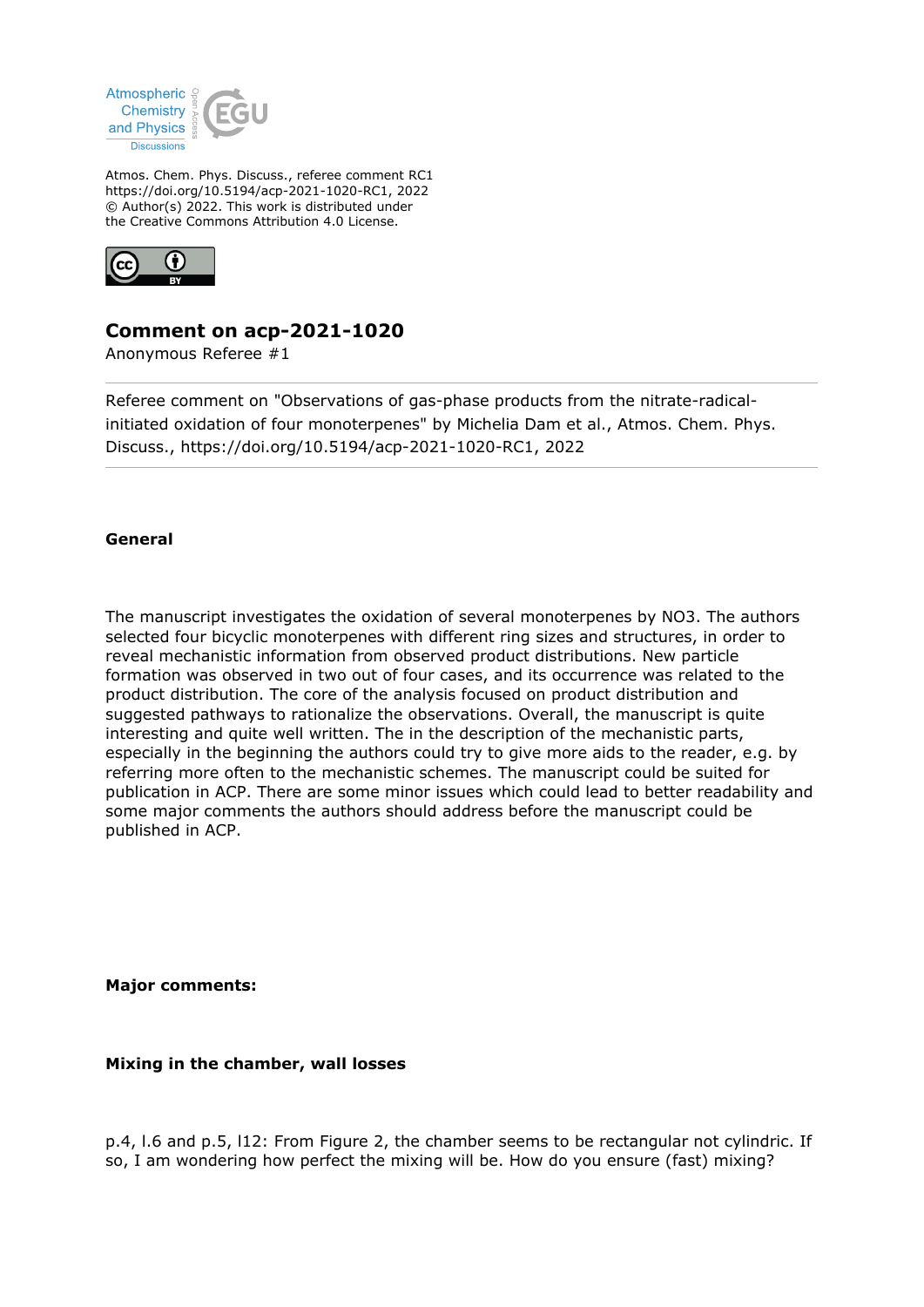p.4, l.23: Do you know the typical mixing time? I am also asking, because the lifetime of N2O5 of about 11 min. (p.6, l.2) in such a metal chamber of this size appears to be quite long. Or do you establish large gradients towards the walls? Actually, the value given in the main manuscript of 1.5E-3 s-1 differs from the value in the SI (1.25E-3 s-1, p.S6, l.5)

p.7, l.2: SI Section 0.5 does not really show the wall loss as a function of O:C. It discusses only the range of wall loss coefficents. The example shown in Figures S7 indicates more a wall equilibrium, because the wall loss trace becomes a constant and not zero. A bit difficult to understand for the example of the heavily functionlized C20 compound. The raw signal looks as expected, though. What will happen if you fit

 $c(t) = exp((\tau(wall) + \tau(dil) \times t))$ 

and set τ(dil) to the nominal residence time?

I am also wondering, why the dilution trace (=NO2) appears to be linear. Maybe it is better to use a log scale for demonstrating the losses. (By the way, I guess the units on the y-axis of Figure S7 should be "cm-3")

p.7, l.10: Regarding the TD-CRDS measurement. What is the molar yield of the condensable organic nitrates. I guess it is of the order of percent? The yields detected by CIMS seem to be much lower. I expect the product spectrum not to be too different compared to the previous studies mentioned. Insofar the losses in a 2 m Teflon line seem not to be too critical for non-HOM, which should be the majority. Did you calibrate such line losses?

The shortest lifetime of HOM is about the same as for N2O5. Can this be an indication of the typical mixing time in your chamber? Once entering the thin diffusion layer on the walls the molecules get lost? Could it be that you lose significant amounts of organic nitrates on the metal walls, with a rate close to your mixing time? How stable are functionalized organic nitrates on dry walls made of stainless steel?

### **C7 compounds**

p.9, l.15ff: The residence time for the inlet utililized by Draper et al. (2019) was with150 ms only about a factor of two longer than yours of 80 ms. Do you think the sensitivity to C7 compounds from Δ3-carene is limited by the reaction time of cluster formation? Then it should scale with the reaction time (at same reagent ion concentration)? However, isn't it more a fast dynamic forming and breaking of the reagent ion molecule clusters?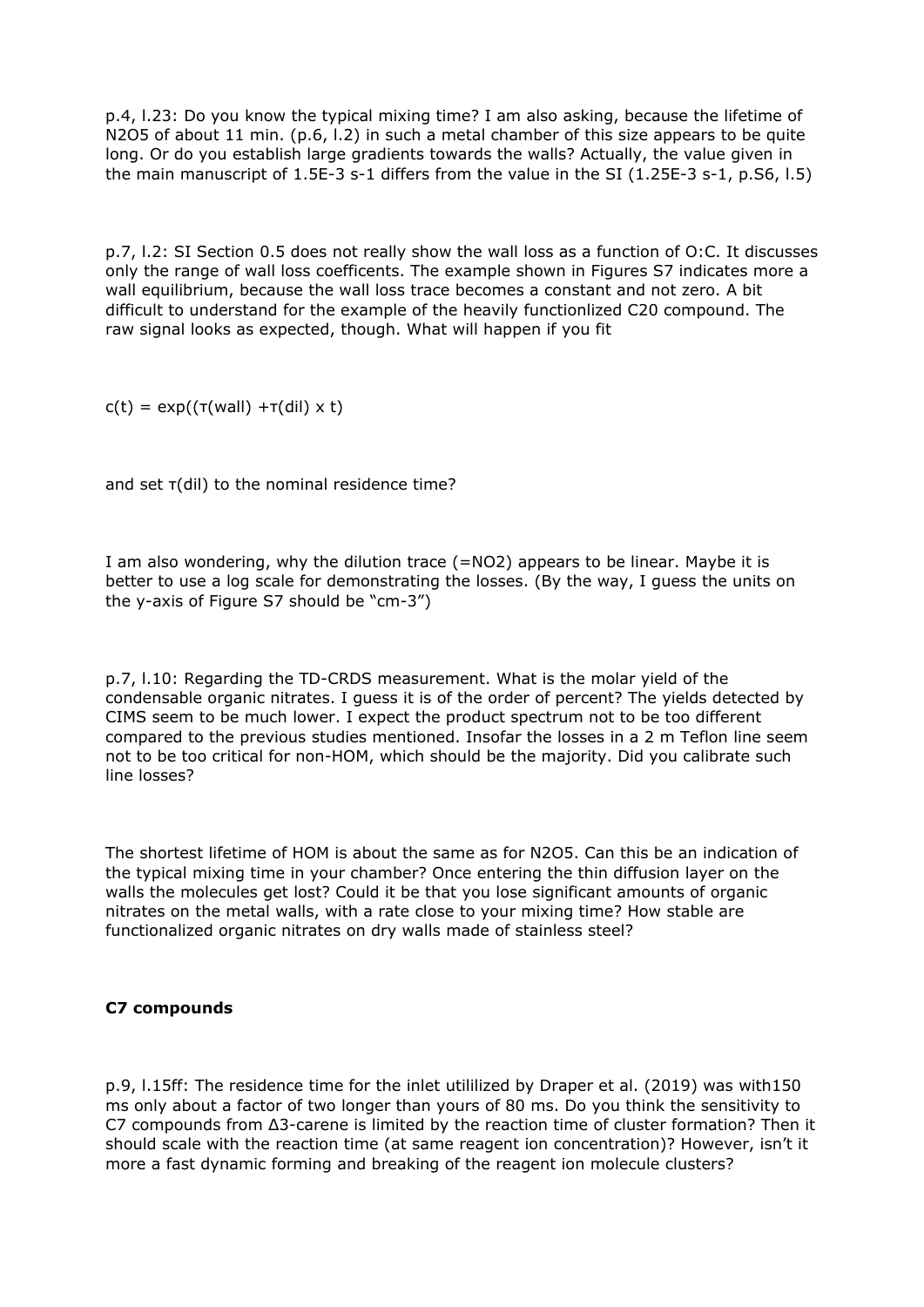Or do you think C7 compounds are observed by Draper et al. because they a formed in their inlet due to the longer reaction time? But then, how can you be sure that you don't have chemistry going on in your inlet, too. As said, the residence times in both inlets are not too different. (I assume, both work at ambient pressures.)

The issue of different detection of C7 compounds is actually critical. If chemistry in the ion source can shift the product distribution significantly, how can you then be sure that your product (fragment) ranking and distribution represents the situation in the chamber? Or the other way round: if the C7 compounds were not detected or lost in your inlet, then they must have been still there in the chamber, as shown by Draper et al.. However, you explain mechanistically why they must be missing. As a consequence, many your mechanistic explanations for fragmentation processes would be standing on weak foot.

Can you think of other reasons for low C7 concentrations in D-Carene in your case compared to Draper et al., 2019.

#### **Minor**

p.5, l.8 and p.6, l.14-19: I suggest to moving the calibration issues up to the Experiment section.

p.6, l.20: These yields are extremely small or did you mean molar yields and not "percent" yields, Please, check. The same in Figure 6.

p.7, l.27: Is recombination by RO+RO really a source of dimers?

p.8, l.11 - p.9, l.1: "these experimental conditions" To which conditions are you referring to?

p.9, Table1: I would separate the "–" sign by spaces, now it can be misinterpreted as chemical bonds.

p.9, section Carbon Numbers: I suggest more often to refer to the mechanistic schemes when you explain a pathway.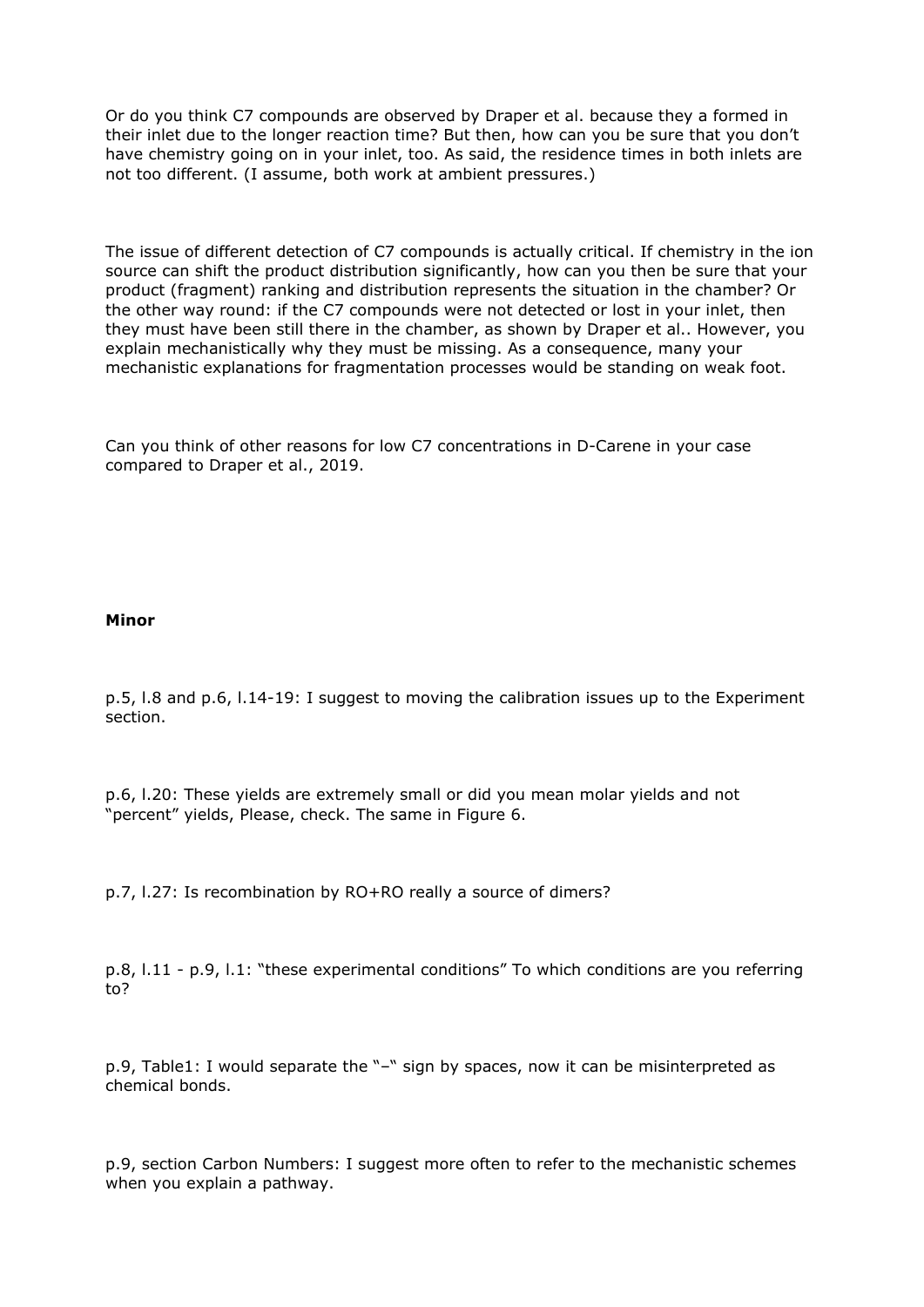Why do you use the word "alpha" instead of the Greek letter?

In parts the section contains a bit lab slang: e.g "creates a new alkyl radical alpha to" should be "in α position to". This regards the description of the molecule by top, left and right bonds, too. Wouldn't it be better to number the bonds and atoms, where needed?

p.10, l.8: What do mean by "not currently supported by modelling". Do you mean by theoretical kinetics?

p.13, l.5: a-pinene: N0 is higher, but N1 is lower than in the other MT. The sum of N0 and N1 in Figure 6 is a bit lower compared to b-pinene and Δ3-carene. This not the same as described in the text.

p.13, l.12f: This sentence is hard to understand.

p.13, l.31.  $C7 + C10$  should make a C17 dimer, I quess.

p.14, l.26: What is about hydroperoxy groups?

p.14, l.33f: Monomers show a smaller spread in O:C than the dimers, which is claimed to be similar. I am not sure if the notation "anti-correlated" to observed new particle formation is the right formulation here.

p.16, l.1: It is not clear what you mean by "difference", between formation rate and sink. Do you want to say that different products have different time series because of different formation rates and sinks.

p.16, l.5: The time series of curves for Δ3-carene and b pinene in Figure 8A do not look sigmaoidal. Please explain in more detail what you did for fitting the rise times.

And related: what is the time resolution of your measurement (how many data points enter a fit? The rise times could be faster than your mixing times. What would that mean for your analysis?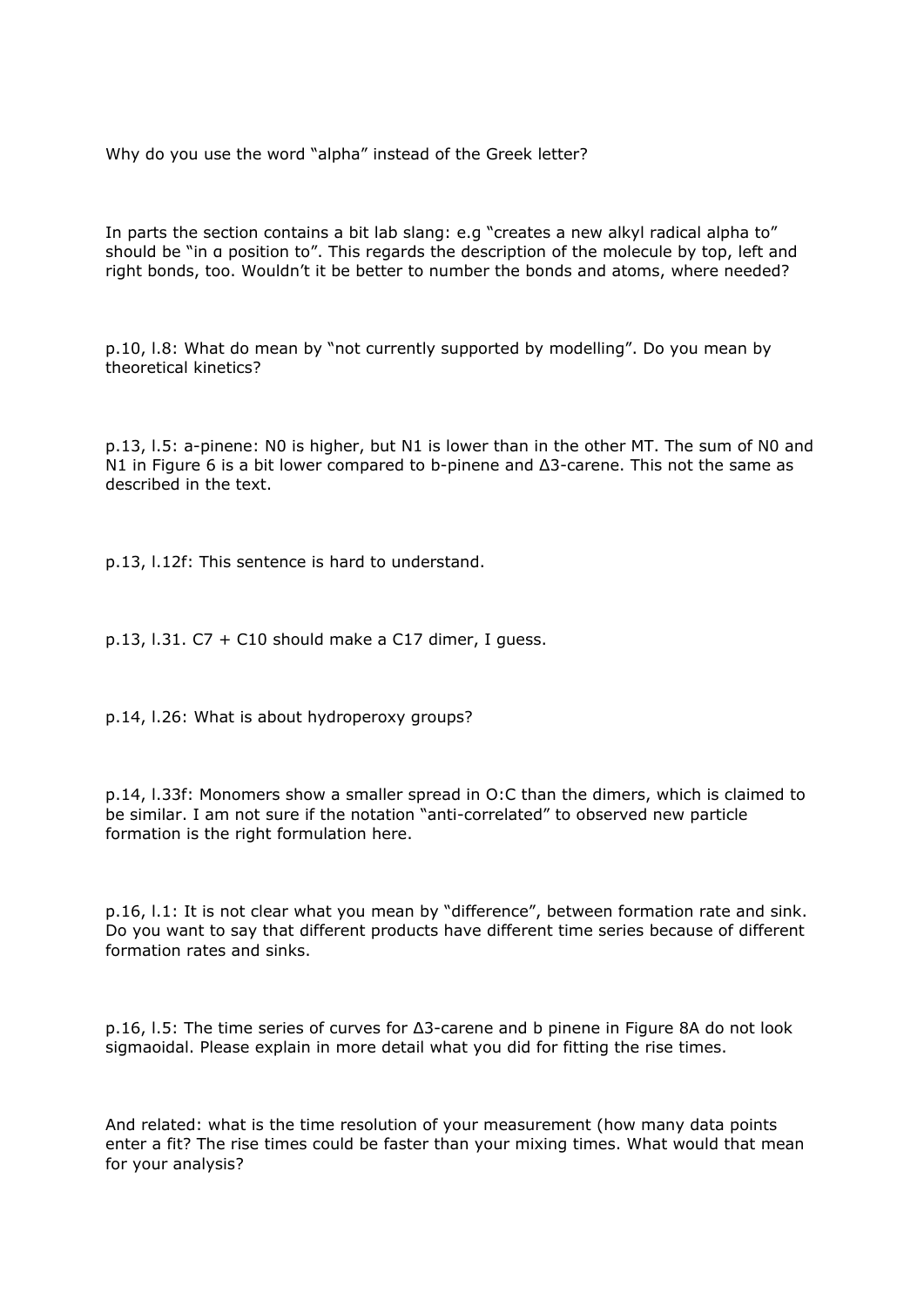Actually, isn't that type of time series analysis in contradiction to your concept to operate the chamber as a flow through reactor? Again, it depends on the mixing time, better on a small ratio of mixing time over rise time.

p.17, l.27ff: I think these conclusions are not really justified by the data, The variation of O:C in the monomers is not very strong. There are not sufficient observations to claim correlations. You have 4 cases, α-pinene being an exception and α-thujene not doing what is expected from the dimer fraction. One has do perform more experiments probably with either more MT or at different O:C, monomer:dimer for the same MT. You must weaken that conclusion.

## **Typo's and small errors**

p.2, l.17: I suggest to using "nitroxy-alkyl radical"; it is more precise than "nitroxy-alkene radical"

p.4, l.9: Something is missing. I guess VOC were not generated by a zero-air generator but transported into the chamber by using it. I suggest to skipping it here, because you describe it later anyhow.

p.4, l.11: O3 is not a nitrogen compound?!

p.7., l14: Information is doubled in this sentence.

p.8, caption Figure 4: I guess reagent ion was excluded from formulas assigned. Please check.

p.8, l.9: "rearranges" instead of "shift"? A bond may shift but a molecule rearranges.

p13, l.31: R3 in Figure 5 c?

p14, l.28: … except "for" α-pinene …